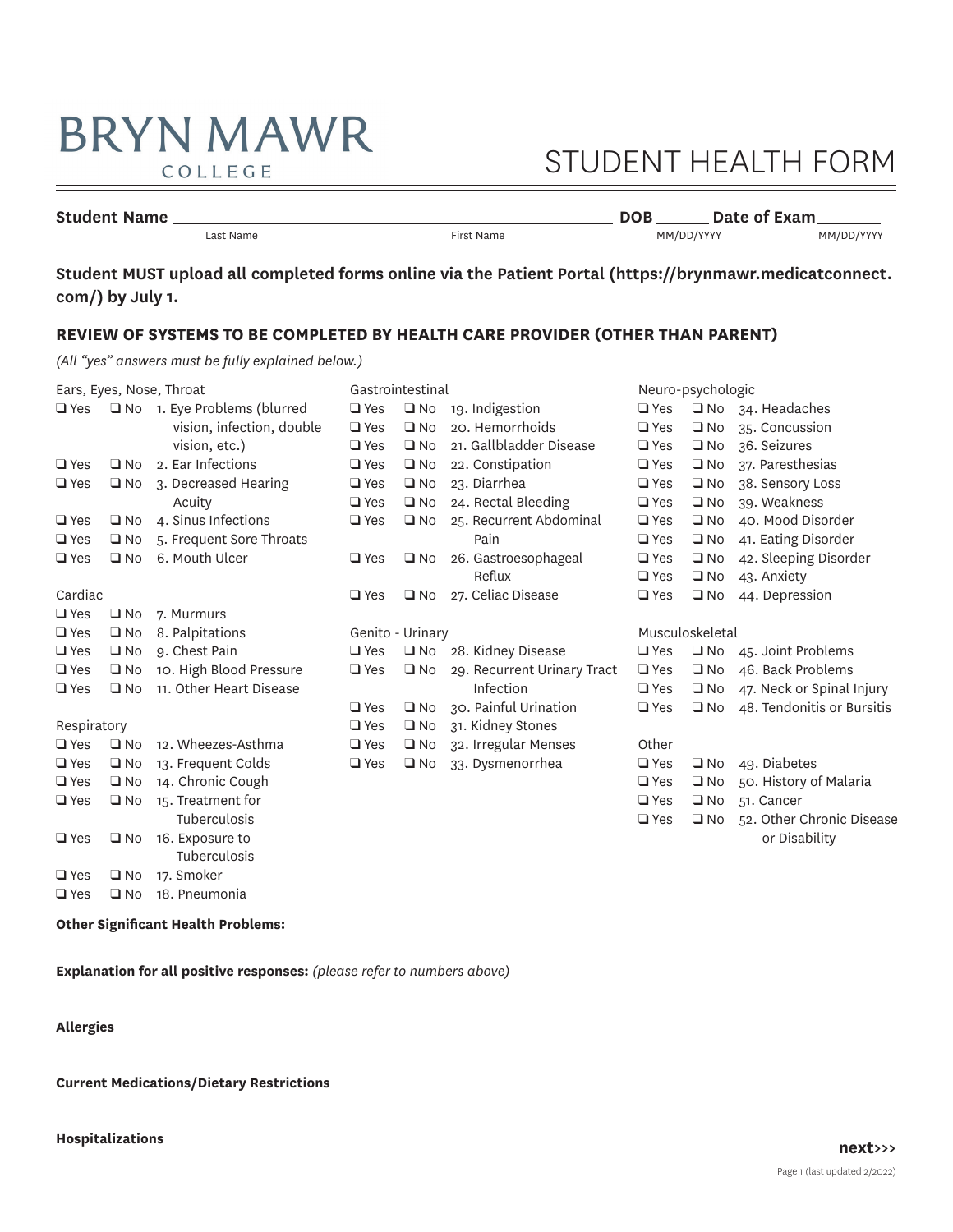| <b>Student Name</b> |  |
|---------------------|--|
|---------------------|--|

## **TO BE COMPLETED BY HEALTH CARE PROVIDER (OTHER THAN PARENT).**

**Physician Examination** Date:

| Height (inches)<br>Weight (pounds) |                               |                 |                       | <b>Blood Pressure</b> | Pulse                         | Resp                     |                            |
|------------------------------------|-------------------------------|-----------------|-----------------------|-----------------------|-------------------------------|--------------------------|----------------------------|
| Visual Acuity:                     | with correction               |                 |                       | without correction    |                               |                          |                            |
|                                    |                               | left            | right                 |                       | left                          |                          | right                      |
| Check if normal or abnormal        |                               |                 |                       |                       |                               |                          |                            |
| $\Box$ Normal                      | $\Box$ Abnormal               |                 | 1. General Appearance |                       | $\Box$ Normal $\Box$ Abnormal | 10. Thorax/Breasts       |                            |
| $\Box$ Normal                      | $\Box$ Abnormal               | 2. Skin         |                       |                       | $\Box$ Normal $\Box$ Abnormal | 11. Lungs                |                            |
|                                    | $\Box$ Normal $\Box$ Abnormal | 3. Eyes/Vision  |                       |                       | $\Box$ Normal $\Box$ Abnormal | 12. Heart/Cardiovascular |                            |
| $\Box$ Normal                      | $\Box$ Abnormal               | 4. Ears/Hearing |                       |                       | $\Box$ Normal $\Box$ Abnormal | 13. Abdomen              |                            |
| $\Box$ Normal                      | $\Box$ Abnormal               | 5. Nose/Sinuses |                       |                       | $\Box$ Normal $\Box$ Abnormal | 14. Back                 |                            |
| $\Box$ Normal                      | $\Box$ Abnormal               | 6. Mouth/Throat |                       |                       | $\Box$ Normal $\Box$ Abnormal |                          | 15. Musculoskeletal System |
| $\Box$ Normal                      | $\Box$ Abnormal               | 7. Teeth/Gum    |                       |                       | $\Box$ Normal $\Box$ Abnormal | 16. Neurological System  |                            |
| $\Box$ Normal                      | $\Box$ Abnormal               | 8. Neck/Thyroid |                       |                       | $\Box$ Normal $\Box$ Abnormal |                          | 17. Deep Tendon Reflexes   |
| $\square$ Normal                   | $\Box$ Abnormal               | 9. Lymph Glands |                       |                       | $\Box$ Normal $\Box$ Abnormal |                          | 18. Personality/Emotional  |

### **Summary of signifcant fndings in history or physical exam:**

How long have you known this patient?

Does this patient have any restrictions as to the kind or amount of exercise the patient may take?

 $\Box$  No  $\Box$  Yes Please explain:

To ensure continuity of care, Counseling Services reaches out to students with mental health concerns. Our goal is to inform them of services such as individual counseling, support groups, crisis intervention, and medication management. In your opinion, would this outreach be approrpiate this student?

q No q Yes Please explain:

|                      |                      | I have reviewed the history and examined this patient and find the patient physcially fit to attend college and participate in all |
|----------------------|----------------------|------------------------------------------------------------------------------------------------------------------------------------|
| physical activities: | $\Box$ Yes $\Box$ No |                                                                                                                                    |

q Yes, with the following exceptions:

| Name    | C.R.N.P./M.D./D.O. Signed | C.R.N.P./M.D./D.O. | Date |  |
|---------|---------------------------|--------------------|------|--|
|         |                           |                    |      |  |
| Address |                           | Telephone          |      |  |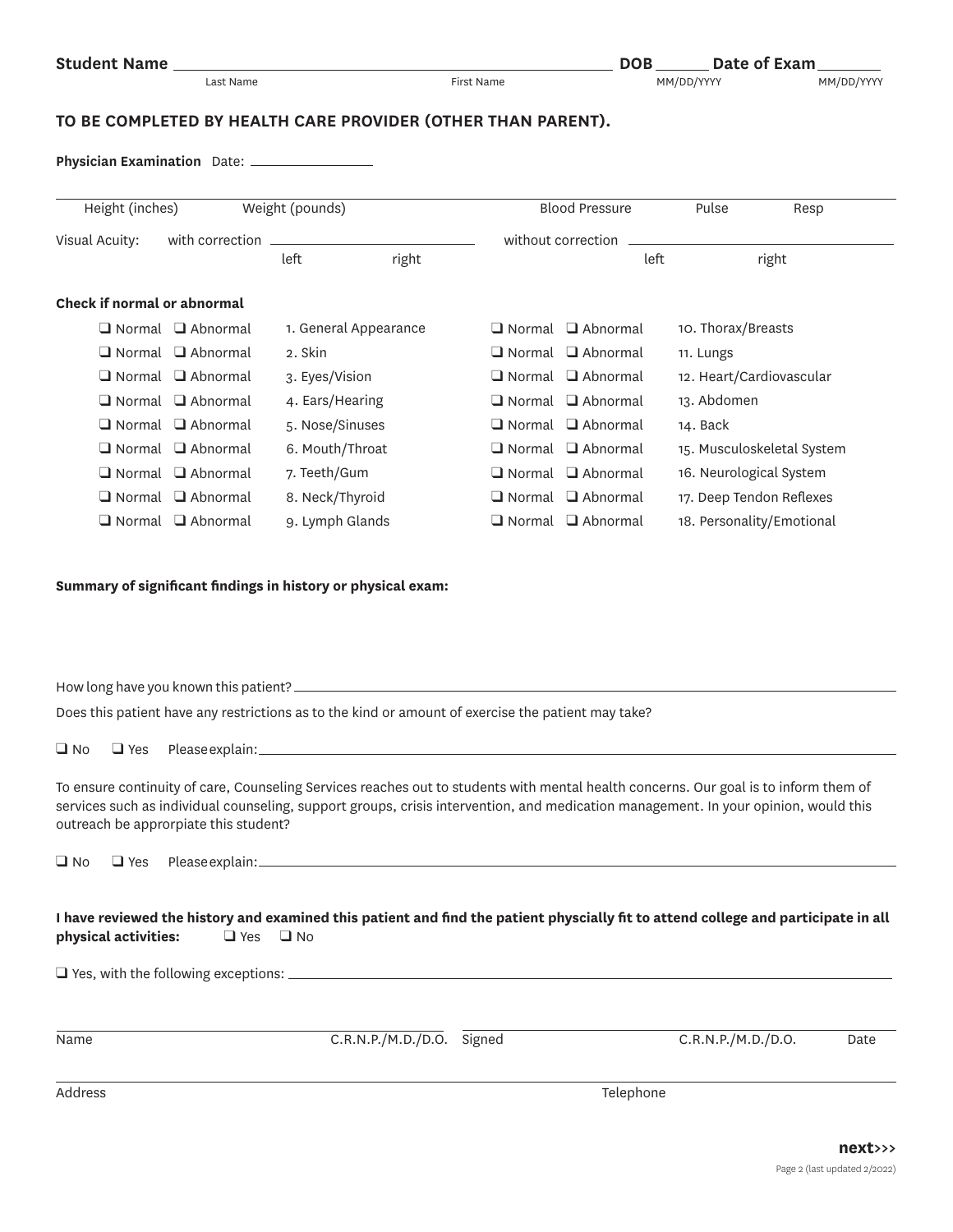| <b>Student Name</b> |           |            | <b>DOB</b> | Date of Exam |
|---------------------|-----------|------------|------------|--------------|
|                     | Last Name | First Name | MM/DD/YYYY | MM/DD/YYYY   |

**Student MUST enter these vaccine dates online via the Patient Portal (<https://brynmawr.medicatconnect>. com/).** 

> **RECOMMENDED**   $HPV #1$ <sub>--</sub>/--/----MM DD YYYY

 $HPV #2$  \_\_/\_\_/\_\_\_\_ MM DD YYYY

 $HPV #3$  \_\_/\_\_/\_\_\_ MM DD YYYY

Hepatitis A #1 \_\_/\_\_/\_\_\_\_

Hepatitis A  $#2$   $_{-}/$   $_{-}/$   $_{---}$ 

Hepatitis B #1  $_{-}/$  -  $/$  - - - -

Hepatitis B  $#2$   $_{-}/$   $_{-}/$   $_{---}$ 

Hepatitis B  $#3$   $_{--}/$   $_{--}/$ 

Pneumococcal polysaccharide \_\_/\_\_/\_\_\_\_

MM DD YYYY

MM DD YYYY

MM DD YYYY

MM DD YYYY

MM DD YYYY

MM DD YYYY

MM DD YYYY

Meningitis Group B  $#1$   $_{--}/$   $_{--}/$ 

Meningitis Group B  $#2$   $_{--}/$   $_{--}/$ 

MM DD YYYY

### **REQUIRED**

Varicella #1  $_{-}/_{-}/_{---}$ MM DD YYYY

Varicella  $#2$   $_{--}/$   $_{--}/$ MM DD YYYY

Reactive \_\_\_\_\_\_\_\_\_\_\_\_\_\_ Non Reactive If history of illness, titer required:

Measles, Mumps, Rubella #1 \_\_/\_\_/\_\_\_\_ MM DD YYYY

Measles, Mumps, Rubella #2 \_\_/\_\_/\_\_\_\_ MM DD YYYY

(within the last 10 years) MM DD YYYY Tetanus, Diptheria, Pertussis (Tdap)  $_{-}/\_/$ <br>(within the last 10 years) MM DD YYYY

Meningitis AYCW #1  $_{-}/_{-}/_{---}$ MM DD YYYY

Meningitis AYCW  $\#2$   $_{--}/\_/$  $_{---}$  if first one was younger than 16 years old MM DD YYYY

Polio Completed Series \_\_/\_\_/\_\_\_ MM DD YYYY

Covid Vaccine:

Name of vaccine

Dose #1  $_{-}/_{-}/_{---}$ MM DD YYYY

Dose  $\#2$  \_\_/\_\_/\_\_\_\_ MM DD YYYY

Dose #3  $_{-}/_{-}/_{---}$ MM DD YYYY

**Students will not be placed in housing until all health records and immunization forms are completed and submitted to the Health and Wellness Center by July 1.** 

**IN THE EVENT** of an outbreak of a vaccine preventable disease, students who have not received full immunization will be required to be separated from campus at their own expense.

**To the best of my knowledge this information is accurate.** 

Clinician's Signature

**All students must complete the Tuberculosis**  Date **Signature Signature Signature Screening questionnaire on the next page.**